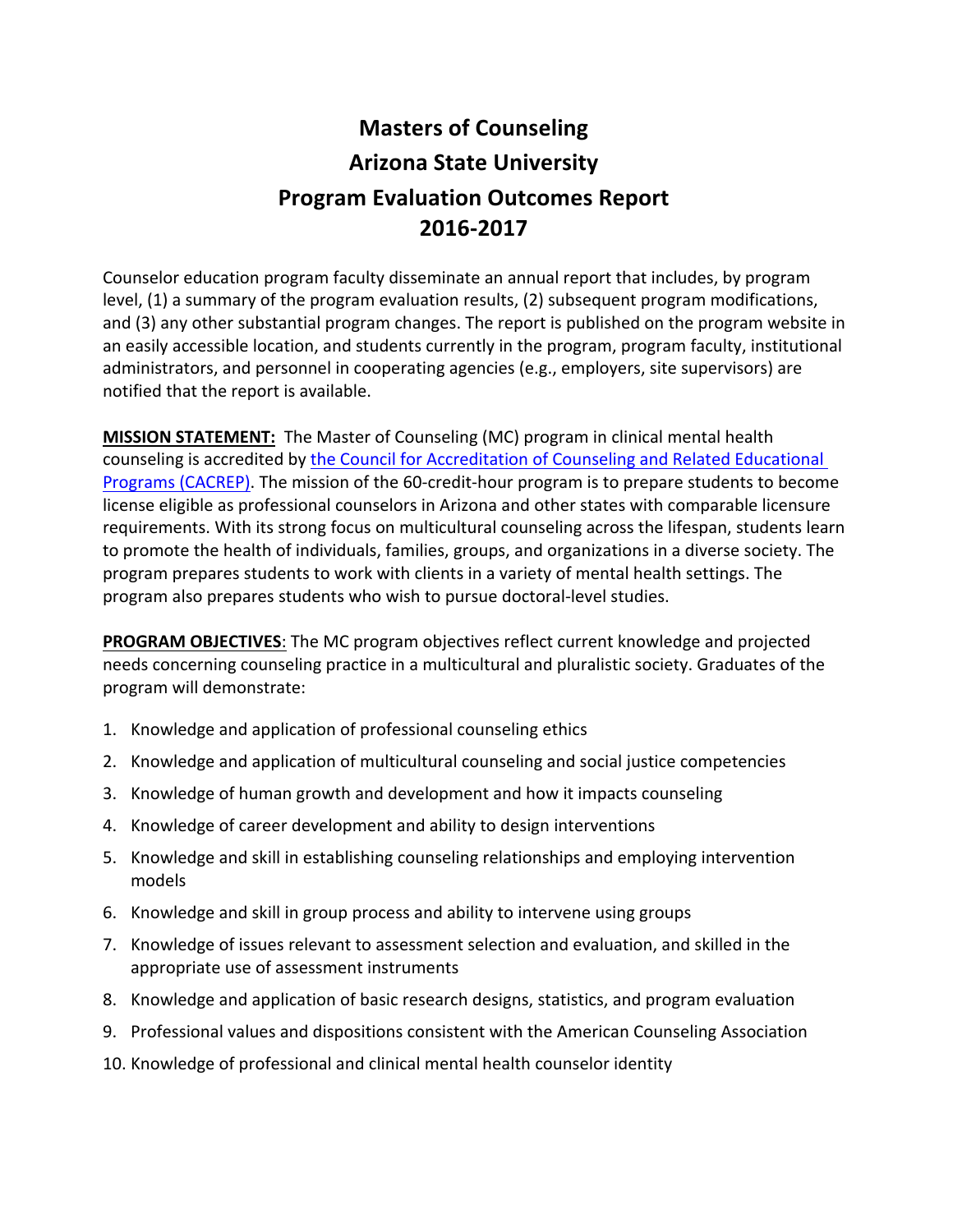# **Summary of Program Evaluation Results**

The program systematically evaluates the program mission, objectives, curriculum, student learning to align with the 8 CACREP core areas and the Clinical Mental Health Counseling specialty using a combination of direct and indirect measures. Results from our program review, including student performance on course based assessments and the counselor preparation comprehensive exam (CPCE) are summarized below:

| Key Performance Indicator              | Measure 1:                 | $% ^{1}$ | $n =$ | Measure $2^2$ :                 | $% ^{3}$ | Cohens'd <sup>4</sup> |
|----------------------------------------|----------------------------|----------|-------|---------------------------------|----------|-----------------------|
|                                        |                            |          |       |                                 | $(n=38)$ |                       |
| (Core Area 1): Knowledge and           | <b>CPY 645</b>             | 98       | 42    | <b>Professional Counseling</b>  | 89       | .63                   |
| application of Professional Counseling | <b>Professional Issues</b> |          |       | <b>Orientation and Ethical</b>  |          |                       |
| <b>Ethics</b>                          | Paper                      |          |       | Practice                        |          |                       |
| (Core Area 2): Knowledge and           | CPY 671                    | 100      | 35    | Social and Cultural             | 92       | .99                   |
| application of multicultural           | Paper / Portfolio          |          |       | Diversity                       |          |                       |
| counseling and social justice          |                            |          |       |                                 |          |                       |
| competencies                           |                            |          |       |                                 |          |                       |
| (Core Area 3): Knowledge of human      | <b>CED 529</b>             | 98       | 52    | Human Growth &                  | 73       | .26                   |
| growth and development and how it      | Test/Paper                 |          |       | Development                     |          |                       |
| impacts counseling                     |                            |          |       |                                 |          |                       |
| (Core Area 4): Knowledge of career     | <b>CED 534</b>             | 98       | 44    | Career Development              | 86       | .55                   |
| development and ability to design      | Test                       |          |       |                                 |          |                       |
| <i>interventions</i>                   |                            |          |       |                                 |          |                       |
| (Core Area 5): Knowledge and skill in  | <b>CED 577</b>             | 94       | 47    | Counseling & Helping            | 100      | .81                   |
| establishing counseling relationships  | Assessment                 |          |       | Relationships                   |          |                       |
| and employing intervention models      |                            |          |       |                                 |          |                       |
| (Core Area 6): Knowledge and skill in  | <b>CED 567</b>             | 97       | 43    | Group Counseling &              | 97       | .57                   |
| group process and ability to intervene | Test                       |          |       | Group Work                      |          |                       |
| using groups                           |                            |          |       |                                 |          |                       |
| (Core Area 7): Knowledge of issues     | <b>CED 523</b>             | 100      | 43    | <b>Assessment &amp; Testing</b> | 86       | .80                   |
| relevant to assessment selection and   | Test                       |          |       |                                 |          |                       |
| evaluation and skilled in appropriate  |                            |          |       |                                 |          |                       |
| use assessment instruments             |                            |          |       |                                 |          |                       |
| (Core Area 8): Knowledge and           | <b>CED 501</b>             | 100      | 53    | Research & Program              | 95       | 1.14                  |
| application of basic research designs, | Test                       |          |       | Evaluation                      |          |                       |
| statistics and program evaluation      |                            |          |       |                                 |          |                       |
| (CMHC Specialty): Knowledge of         | <b>CPY 645</b>             | 98       | 42    |                                 |          |                       |
| professional and clinical mental       | Test/Website               |          |       |                                 |          |                       |
| health counselor identity              | analysis paper             |          |       |                                 |          |                       |

Note. 1= Percent of students assessed at or above target grade of b-

Note. 2= Counselor Preparation Comprehensive Exam Domain

Note. 3=Percent of students' domain scores at or above the national mean

Note. 4= Cohen's d\* statistic included to indicate effect size difference between ASU MC program scores and national mean score.

 $*d = .20$  (small);  $d = .50$  (medium)  $d = .80$  (large)

Site supervisor evaluations for all students completing practicum (n=52) and internship (n=86) indicate 98% and 92% of students were evaluated at, or above, expected skill competency at the conclusion of CED 680, and CED 684, respectively.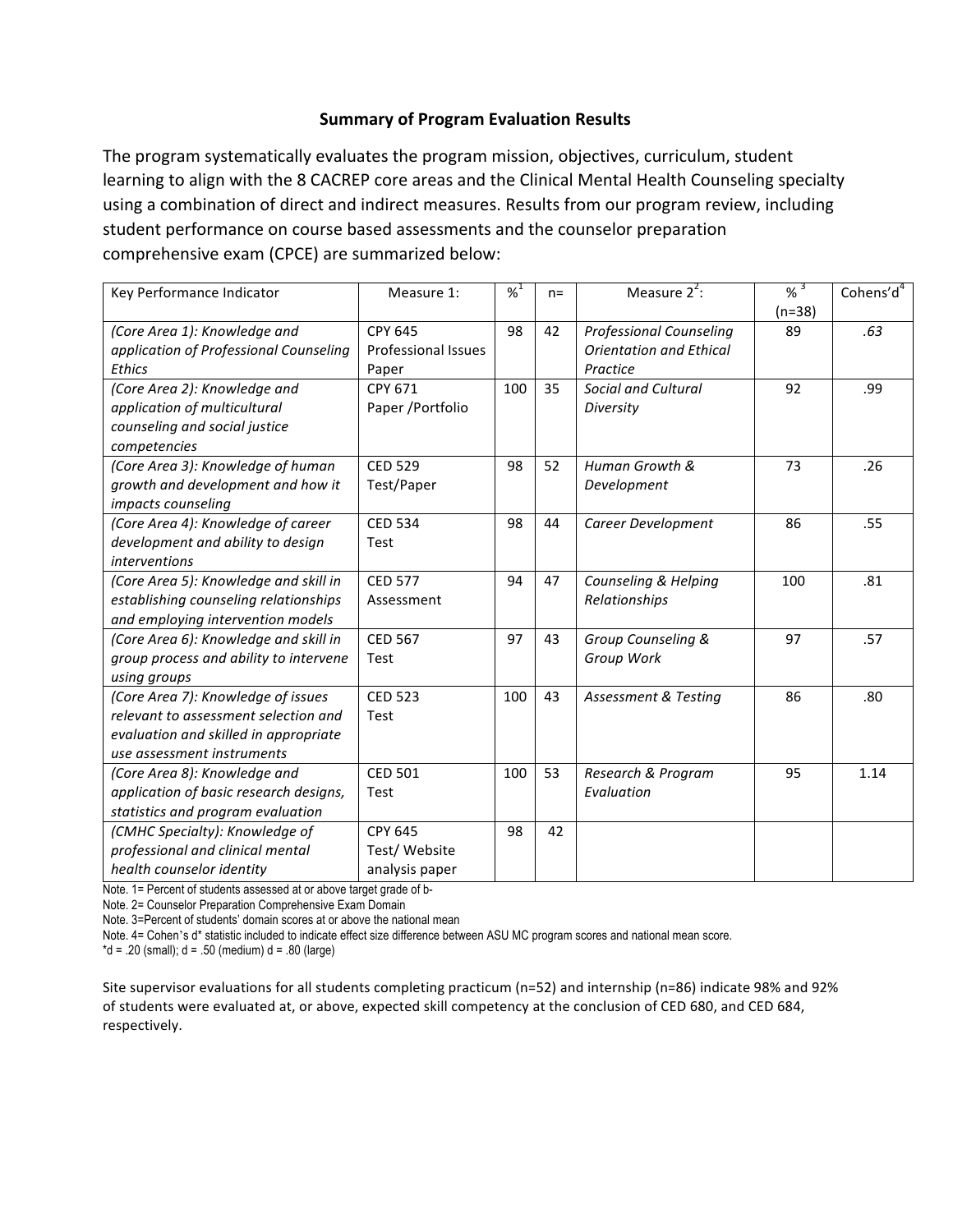# Characteristics of MC Program Graduates for AY 2016-17 (Fall 2016 – Summer 2017)

- **Vital Statistics** 
	- o Student demographics:

| <b>Headcount</b>                  | 103                           |             |  |
|-----------------------------------|-------------------------------|-------------|--|
| % women                           |                               | 67.0% (69)  |  |
| % male                            |                               | 33.0% (34)  |  |
| $\frac{9}{6}$<br><b>Ethnicity</b> | American Indian               | $0.0\%$ (0) |  |
|                                   | <b>Asian American</b>         | $5.8\%$ (6) |  |
|                                   | Pacific Islander <sup>1</sup> | $0.0\%$ (0) |  |
|                                   | African<br>American           | $2.9\%$ (3) |  |
|                                   | <b>Hispanic</b>               | 12.6% (13)  |  |
|                                   | 2 or More Races <sup>1</sup>  | $4.9\%$ (5) |  |
|                                   | White                         | 67.0% (69)  |  |
|                                   | Unknown                       | $1.9\%$ (2) |  |
| % Minority total                  |                               | 26% (27)    |  |
| % International                   |                               | 4.9% (5)    |  |
| Degrees awarded                   |                               | 40          |  |

<sup>1</sup> New Federal reporting categories for ethnicity are in effect beginning in fall 2010.

- $\circ$  Program completion rate\* = 95%
	- § *\*40/42 students completed the program within the expected 2-3-year timeframe*
- $\circ$  Counselor Preparation Comprehensive Exam pass rate (1<sup>st</sup> attempt) = 97% (n=38)
- $\circ$  Licensing Exam Pass Rate: National Counselor Exam (NCE) (1<sup>st</sup> attempt) = 92% (n=34)
- $\circ$  Job placement rate (within six months of graduation for those seeking placement) = 97% (n=39)
- Follow up surveys of MC program alumni who completed the program between Fall 2016 Summer 2017:  $(n=14 of 29; 48%)$  were conducted by the MC program to assess professional development activity:
	- $\circ$  57% of respondents are currently employed in the counseling profession; of those 100% are employed in the state of Arizona
	- $\circ$  29% of respondents are currently accepted or enrolled in a doctoral program.
	- $\circ$  50% of respondents indicated they have Attended local, regional, or national counseling-related professional conferences; while 22% indicated they have Presented at local, regional, or national *counseling-related professional conferences*
	- $\circ$  7% of respondents indicated they have *Published in a peer-reviewed journal, a book chapter/book*; while 22% indicated they have engaged in Other scholarship/research-related activities
- Reported strengths of the program: depth of experience working with counseling clients and practicing with MC peers to prepare for real counseling situations; a strong emphasis on multicultural counseling, social justice, and inclusion; opportunities that allowed engagement in the actual counseling process such as prepracticum, practicum, internship, and group counseling.
	- o 93% of respondents rate the quality of the MC program from good to very good;
	- $\circ$  100% of respondents indicated they are somewhat likely to extremely likely to recommend the ASU MC program to others who are interested in preparing for a career as a Professional counselor
- **Recommendations**: More training on clinical documentation and case management; strategies to facilitate the transition from the MC program to non-academic clinical settings, including the transition from practicum to internship; Additional funding opportunities through assistantships.